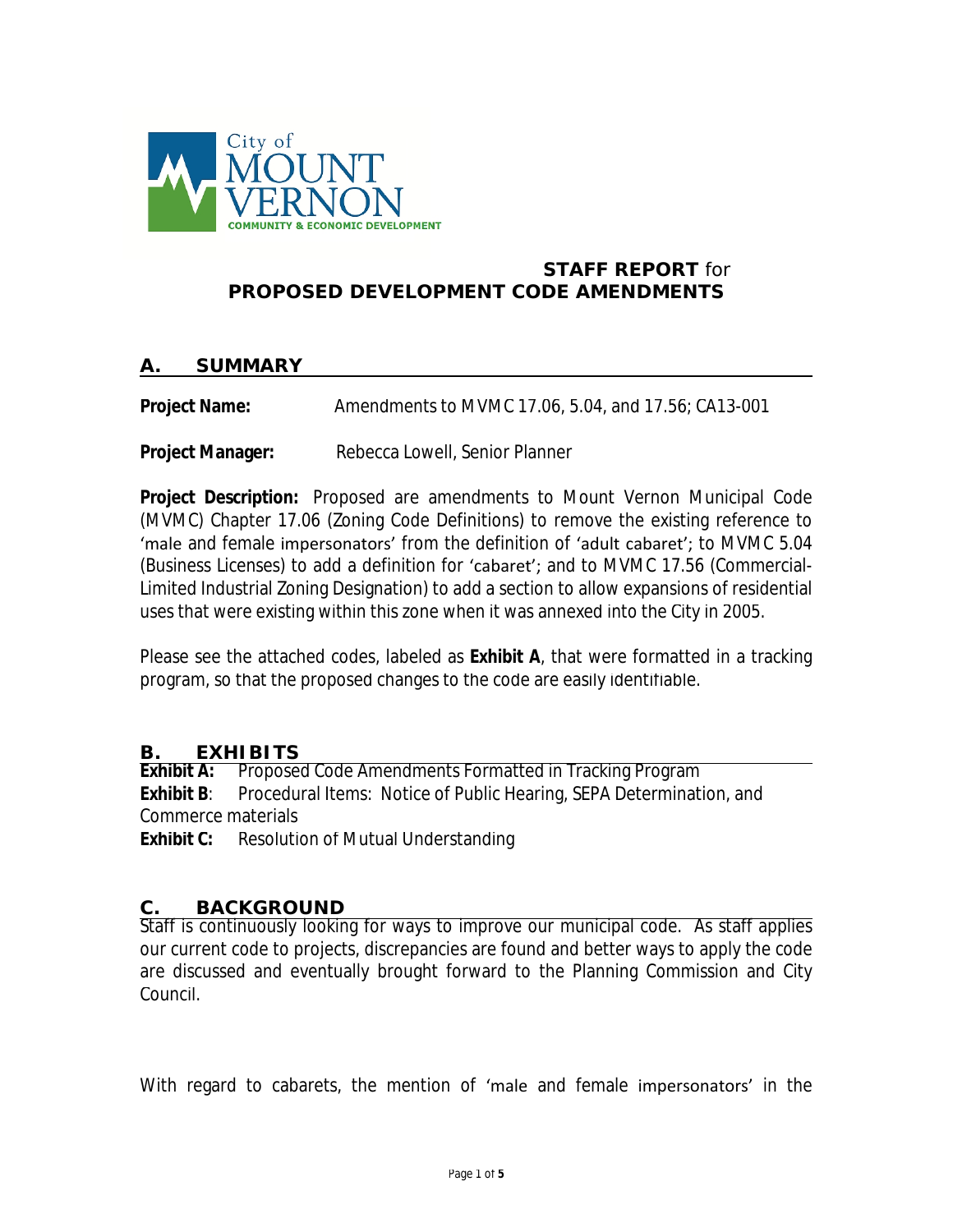definition of 'adult cabaret' was brought to the attention of staff several weeks ago in response to the possible opening of a dinner and theater business in Mount Vernon that may have male or female impersonators performing shows.

The City's current code classifies this activity as 'adult cabaret' instead of 'cabaret' due to the impersonator(s). The intent of the 'adult entertainment' regulations that the City has in place is to regulate activities that are sexually explicit in nature. Male and female impersonators do not, and should not, automatically fall into the category of adult entertainment simply because they are impersonating the opposite sex.

The City's zoning code regulates 'adult' establishments differently than other uses allowed in the code; and as such, if a business is not presenting 'adult' matter (i.e., sexual acts and activities) we need to make sure there is a clear distinction between the types of entertainment that may be presented to patrons.

With regard to the expansion of residential uses within the Commercial-Limited Industrial (C-L) zone, staff was contacted by a property owner in South Mount Vernon who wished to expand their existing single-family home that happens to be in the C-L zone. While researching how to allow this expansion, staff came across the 'Resolution of Mutual Understanding' that was signed by the City and the group that was organized to negotiate with the City the annexation of South Mount Vernon. This code amendment will allow existing residential uses to expand in South Mount Vernon ensuring that the agreed upon terms are met. The referenced Resolution is attached hereto labeled as **Exhibit C.**

# **D. ENVIROMENTAL REVIEW**

- $\bullet$ A SEPA threshold Determination of Non-Significance on a non-project action was issued on January 8, 2013; and published on January 11, 2013.
- Public Hearing Notices were published for both the Planning Commission and City Council hearings on January 11, 2013.
- The State Office of Commerce was notified of the proposed amendments on January 8, 2013, an acknowledgement letter was received from Commerce dated January 14, 2013, and Commerce granted the City expedited review on January 28, 2013 (their identification number: 18829).

## **E. RECOMMENDATION**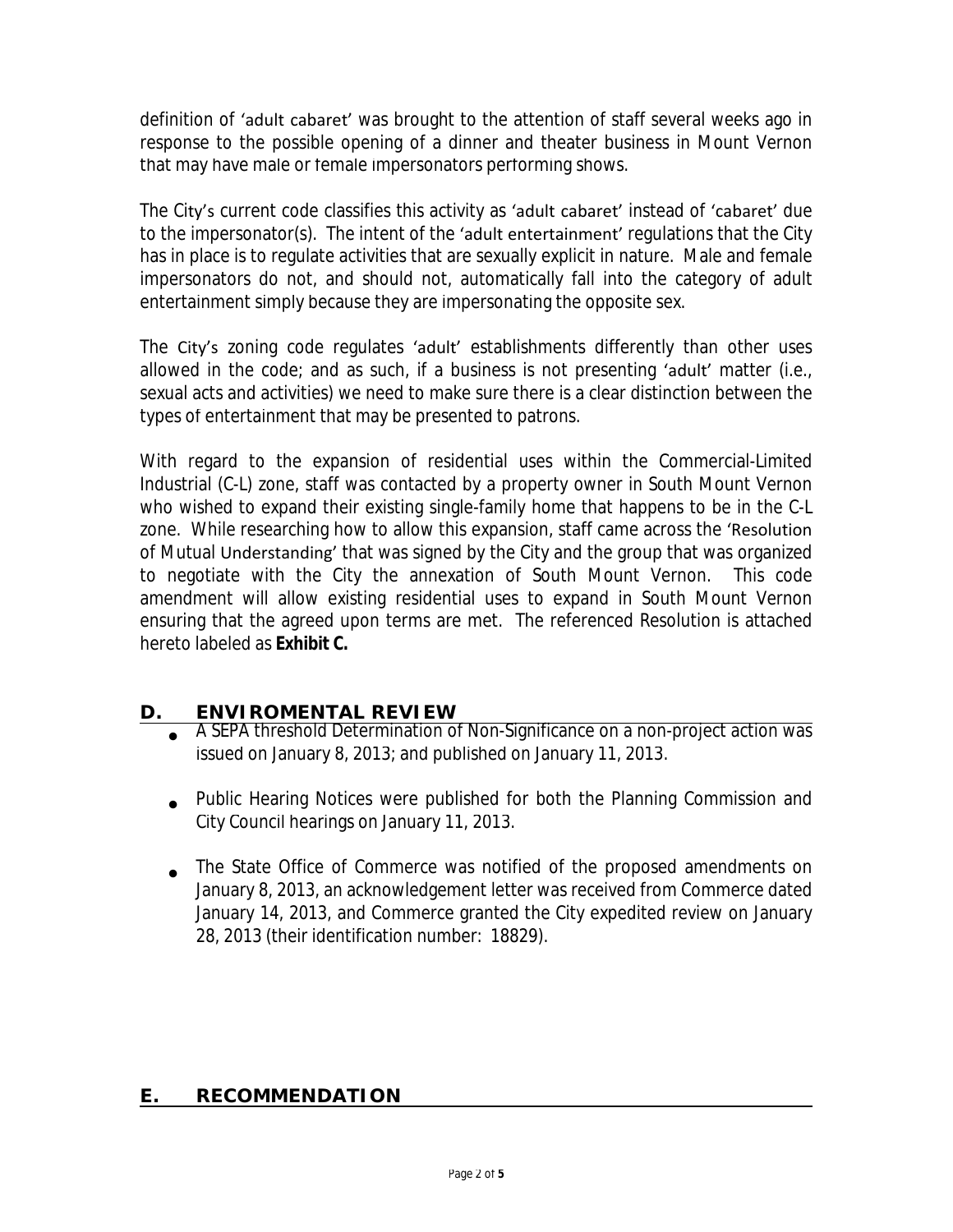Staff recommends that the Planning Commission make a recommendation to the City Council to approve the code amendments attached as **Exhibit A**, Mount Vernon Municipal Code (MVMC) Chapters 17.06 (Definitions); 5.04 (Business Licenses), and 17.56 (Commercial-Limited Industrial Zone).

#### **Proposed motion for the Mount Vernon Planning Commission:**

The Planning Commission has reviewed the proposed "Findings of Fact and Conclusions of Law" and the recommendations of staff and hereby recommends to the City Council that the amendments to the Mount Vernon Municipal Code, attached as **Exhibit A** be adopted and codified.

## **CITY OF MOUNT VERNON**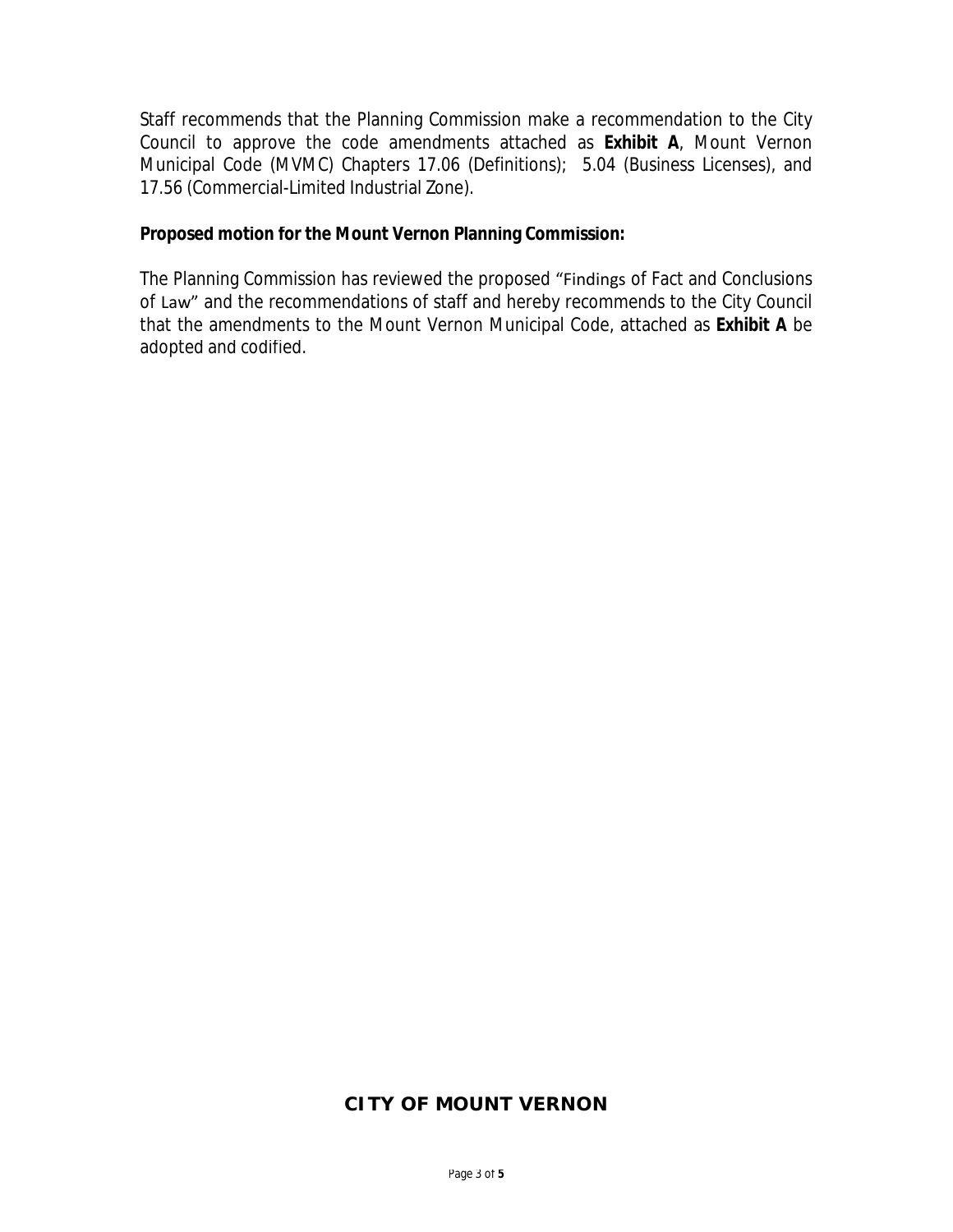## **PLANNING COMMISSION & CITY COUNCIL PROPOSED AMENDMENTS TO THE MOUNT VERNON MUNICIPAL CODE**

### **FINDINGS OF FACT, CONCLUSIONS OF LAW and RECOMMENDATION**

On February 5, 2013 the City of Mount Vernon Planning Commission held a public hearing to consider amendments to the Municipal Code; and on February 13, 2013 the City Council held a public hearing to consider the same amendments to the Municipal Code.

All persons present at the hearings wishing to speak were heard and all written comments were considered, along with the written staff report submitted by Rebecca Lowell. Based on the testimony and other evidence, the Planning Commission and City Council hereby adopt the following:

# **A. FINDINGS OF FACT**

- 1. The hearings of February 5, 2013 and February 13, 2013 were both preceded with appropriate notice, published on January 11, 2013.
- 2. Notice of adoption of the proposed amendments has been duly transmitted in compliance with RCW 36.70A.106 (1).
- 3. A SEPA Threshold Determination of Non-significance, non-project action, was issued on January 8, 2013, and published on January 11, 2013. The SEPA appeal period will conclude on February 4, 2013.

Based on the foregoing Findings of Fact, the Planning Commission and City Council hereby makes the following:

# **B. CONCLUSIONS OF LAW**

- 1. The proposed amendments ensure that the City's development regulations are internally consistent.
- 2. The proposed amendment to MVMC 17.56 ensures that the terms of the Resolution of Mutual Understanding that the City signed in 2003 is complied with.
- 3. The requirements for public participation in the development of this amendment